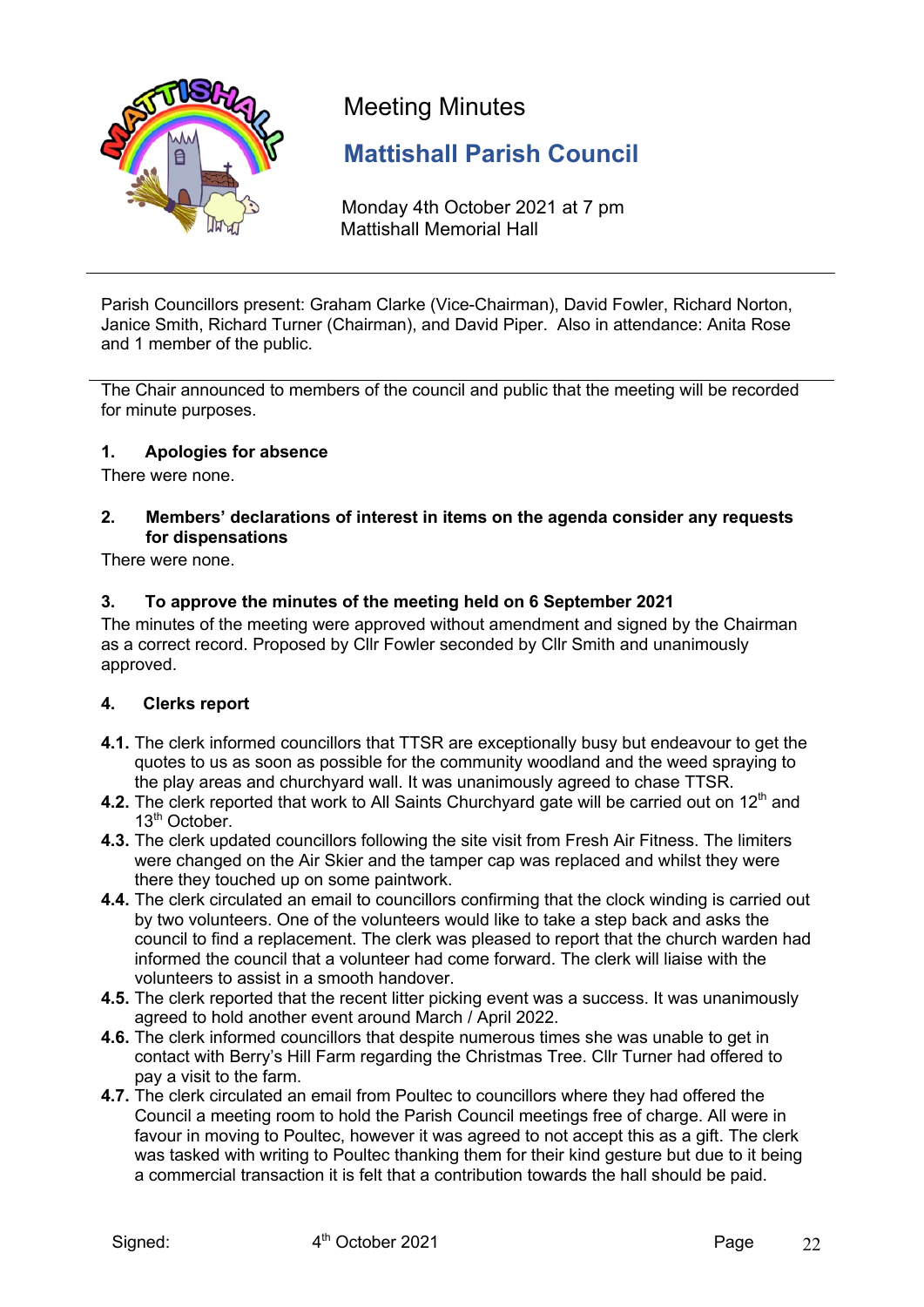**4.8.** The clerk, Cllrs Smith and Fowler attended the NPTS seminar, they found the seminar very informative and thanked the council for the opportunity. Following the seminar, a recommendation was put forward to invite the chair from the Mattishall Volunteer Hub to our next Parish Council meeting to discuss ways forward in working together for the community.

## **5. Open forum for Public Participation**

District Councillor Ian Martin circulated his report prior to the meeting and highlighted the following.

- Breckland District Council offices are now fully functioning.
- Planning application for West End House had been referred to the Planning Committee which is likely to take place on 1<sup>st</sup> November.
- The Local Plan Review paper was agreed at the Cabinet meeting on  $20<sup>th</sup>$  September setting out the Council's approach to neutralise Policy INFO3 and to commence the substantive review of the current Local Plan.
- The latest 5 Year Land Supply Statement was presented to the Planning Committee today and notes that as of 1<sup>st</sup> April 2021 Breckland continues to be able to demonstrate it has over 5 years housing land supply of 5.63 years. By having more than 5 years, it means that Local Plan and Mattishall Neighbourhood Plan policies \ retain full planning weight until the next review on 1<sup>st</sup> April 2022.

Concerns were raised about the timeframe Breckland District Council had agreed for the reviews and the gap period of 2024-2027. It was agreed for members of the council to attend the Overview and Scrutiny meeting on 28<sup>th</sup> October to express our concerns.

#### **6. Planning matters**

## **6.1. To receive results of applications**

3PL/2021/1061/HOU – Brookfield Howes Lane; Proposed single storey side and rear extensions – **Approved.**

3OB/2021/0043/OB – Land South of Dereham Road; Application to discharge planning obligation on 3PL/2020/0462/F Affordable housing scheme to be submitted and agreed pre-commencement – **Approved.**

3PN/2021/0039/UC – Agricultural building at South Green Farm, South Green; Conversion of agricultural barn to a single dwelling – **Approved.**

3PL/2021/1146/HOU – 22 Crosskeys Way; Demolition of existing conservatory and installation of new flat roof extension with lantern rooflight – **Approved.**

3PL/2021/0673/HOU – 1 Camping Close; Demolition of garage and conservatory and erection of extension to rear (including dormer / first floor extension) and single storey extension to side to form annex – **Approved.**

3PL/2021/1072/HOU – 7 Geddes Way; Proposed loft conversion with dormers to front and rear (revised design) – **Approved.**

TRE/2021/0234/TPO – 29 Dereham Road; Walnut Tree – Reduce by 3 meters all over and clean deadwood – **Approved.**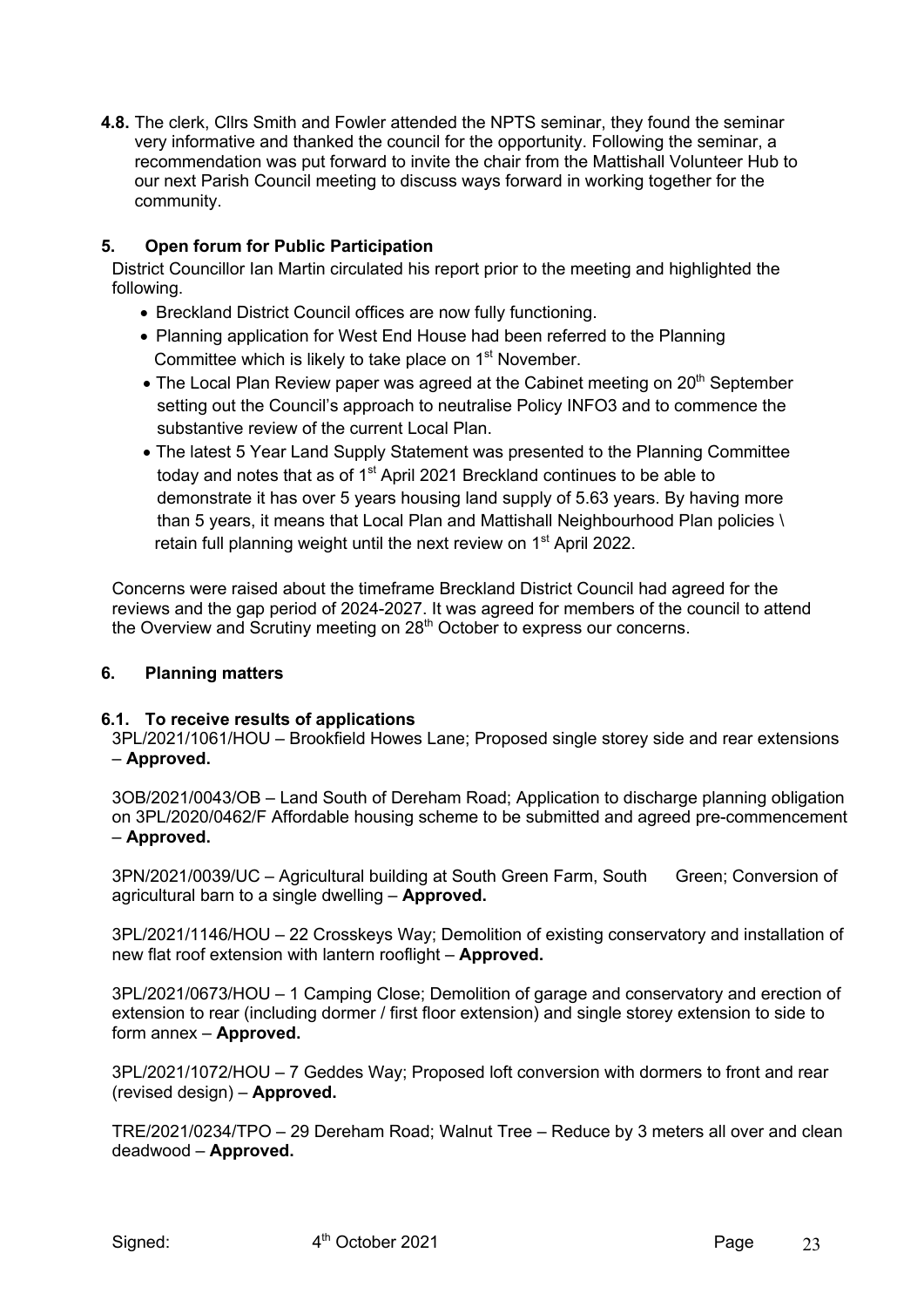3PL/2021/1047/LB – London House, 9 Dereham Road; Conversion of office / residential to form one residential unit, including alterations – **Approved.**

3PL/2021/1076/HOU – 50 Dereham Road; Proposed single storey side extension – **Approved.** DC/2021/0223/DOC – Land South of Dereham; Discharge of Condition 25 on 3PL/2020/0462/F – **Approved**.

3PL/2020/0226/D – Dereham Road; Reserved matters application for the details of appearance, landscaping, layout, and scale) relating to a development of 50 dwellings – **Withdrawn.** 3PL/2021/1217/HOU – 27 Dereham Road; Proposed Single Storey Extension to Side of Property – **Approved.**

#### **6.2. To receive recommendation from Planning and Monitoring Group on current applications**

The Council agreed to submit the following comments to Breckland District Council. Proposed by Cllrs Graham and Smith and unanimously agreed.

**3DC/2021/0253/DO**: Land South of Dereham Road; Discharge of Condition No's 16 & 18 on 3PL/2020/0462/F (Discharge Conditions) - The Parish Council is in discussion with the applicant with a view to Mattishall Parish Council ultimately owning and maintaining elements of the site (exact boundaries to be agreed), namely: allotments, orchard, area edged in blue on the original application. Subsequently, amendments may be necessary to the landscaping components of the areas to be transferred.

**3DC/2021/0218/DOC**: Land South of Dereham Road; Conditions 14, 15, 20, 23 - The Parish Council supports the views of NCC's Ecological and Biodiversity Consultant and awaits further detail of the external lighting strategy. The Parish Council does not wish to see any street lighting within the development, consistent with our dark skies policy.

**3DC/2021/0219/DOC:** Land South of Dereham Road; Conditions 8,10 - The Parish Council awaits further information in relation to condition 8 - off site works.

**DC/2021/0220/DOC**: Land South of Dereham Road; Condition 12 - No Comment.

**3DC/2021/0221/DOC:** Land South of Dereham Road; Condition 13 - The Parish Council is extremely concerned about flooding in the village and the severe problems that have been caused by recent flooding incidents. Breckland District Council and Norfolk County Council are urged to ensure that appropriate measures are in place to guarantee that this development does not contribute to surface water or foul water flooding.

**3DC/2021/0220/DOC:** Land South of Dereham Road; Conditions 3 and 4 - No comment.

**3OB/2021/0046/OB:** Land South of Dereham Road; Discharge of Planning Obligation Schedule 5 1.1 Footpath link scheme on planning application 3PL/2020/0462/F - The Parish Council supports the concept of this footpath connection but is concerned that the proposed route dissects the land to be occupied by the proposed orchard. The Parish Council requests that the route of the footpath be relocated further east adjacent to the most easterly boundary of the site. This request has been made directly to Hopkins and Moore (Josh Moore) at a meeting attended by Chris Hobson (BDC).

**3PL/2021/0671F:** 135 Dereham Road; Proposed garage/store/office and new access (full) - The Flood Risk Assessment prepared by Evans. Rivers and Coastal Ltd., proposes that the building be set 0.75 metres above existing ground level. This would result in the overall building height being 6.75m- thereby having an increased adverse impact on the character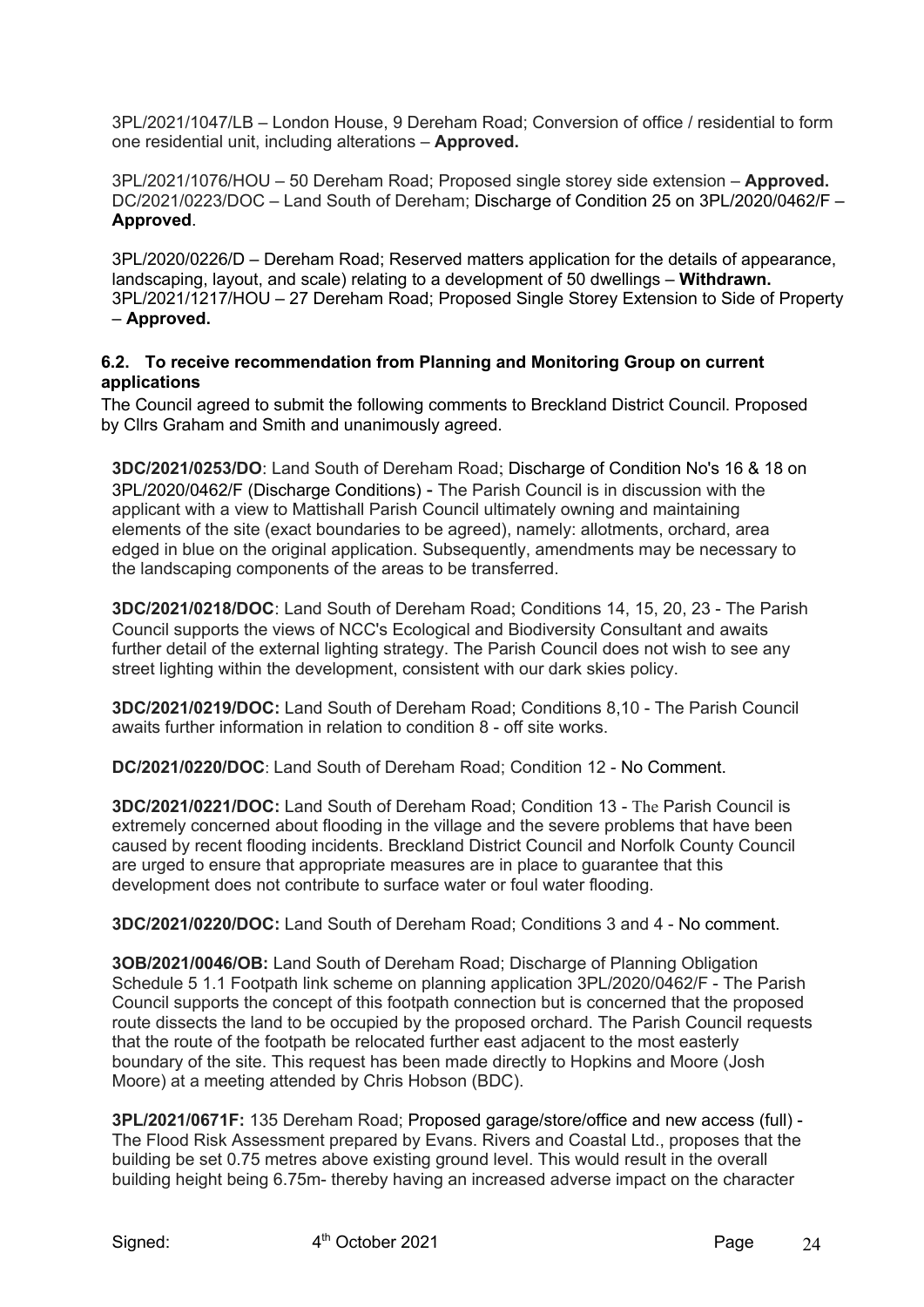of its surroundings (contrary to Local Plan Policy EC03). For Planning Committee Members' information, this proposed building is 2.25 metres higher than a double decker bus and has a volume above ground level of 945 square metres, which is the equivalent of seven double decker busses. The applicant proposes to garage two medium sized commercial vans and spare parts and equipment for his business however, the applicant has not demonstrated that he has attempted to source a suitable building on a business park.

**3PL/2021/1270/HOU:** 93 Dereham Road; Raising of roof height to add additional accommodation, extension to existing building - The Local Planning Authority is urged to consider the potential adverse impact this proposal would have on the neighbouring property to the east. Specifically, the Parish council has concerns that the proposal would result in overshadowing, loss of light and privacy to the neighbouring property. Furthermore, the proposal seeks to increase the height and scale of the original dwelling thereby substantially altering the character of the building (Local Plan Policy HOU11).

## **6.3. Update on the Hopkins development on land south of Dereham Road**

Cllr Clarke reported that the Planning Working Group had requested a further meeting with Hopkins and Moore to discuss the detail, following a series of questions which the clerk had forwarded onto them. In brief the questions are to clarify the following.

- Design of fencing and gates.
- Whose responsibility in maintaining the fencing and gates around the open spaces.
- Details of easement and wayleave across the blue boarded land.
- Planting regime in detail of the Orchard.
- Additional bus shelter.
- Double gate way signs to both entrances of the village.
- Precise meterage of the 3 areas.

#### **6.4. Street names for Hopkins and Moore development land south of Dereham Road**

After discussion it was agreed to shortlist, the names provided by our parishioners subject to meeting the street name criteria provided by Breckland District Council. All were in favour to submit all.

## **7. Open Spaces Working Group**

Cllr Piper shared his report with other members for their review prior to the meeting. The following actions were agreed.

• To accept Ian Edwards quotation for £225.00 to carry out various gardening jobs around the village and will commence work on  $18<sup>th</sup>$  October. It was unanimously agreed to transfer £100.00 to Ian Edwards for purchasing of shrubs and materials and to hire a 4 cubic yard skip to discard the spoil and the cemetery. Proposed by Cllr Piper, seconded by Cllr Smith and unanimously agreed.

• The area on the village green next to the football goal is very worn and requires maintenance. It was recommended for Simon Mansfield to remove the goal posts, apply topsoil and re-seed for £265.00. To be carried out over the winter, whilst the grass is reestablished. The clerk and Cllr Piper will display notices on the fenced area, notice boards and social media sites. Proposed by Cllr Piper seconded by Cllr Fowler and unanimously agreed.

• It was noted that some remedial works were still outstanding, spreading of the remaining wood chippings at the village green behind the electric cabinet; replacement guttering to the bus shelter and repairing the rotten bottom corner to the telephone box.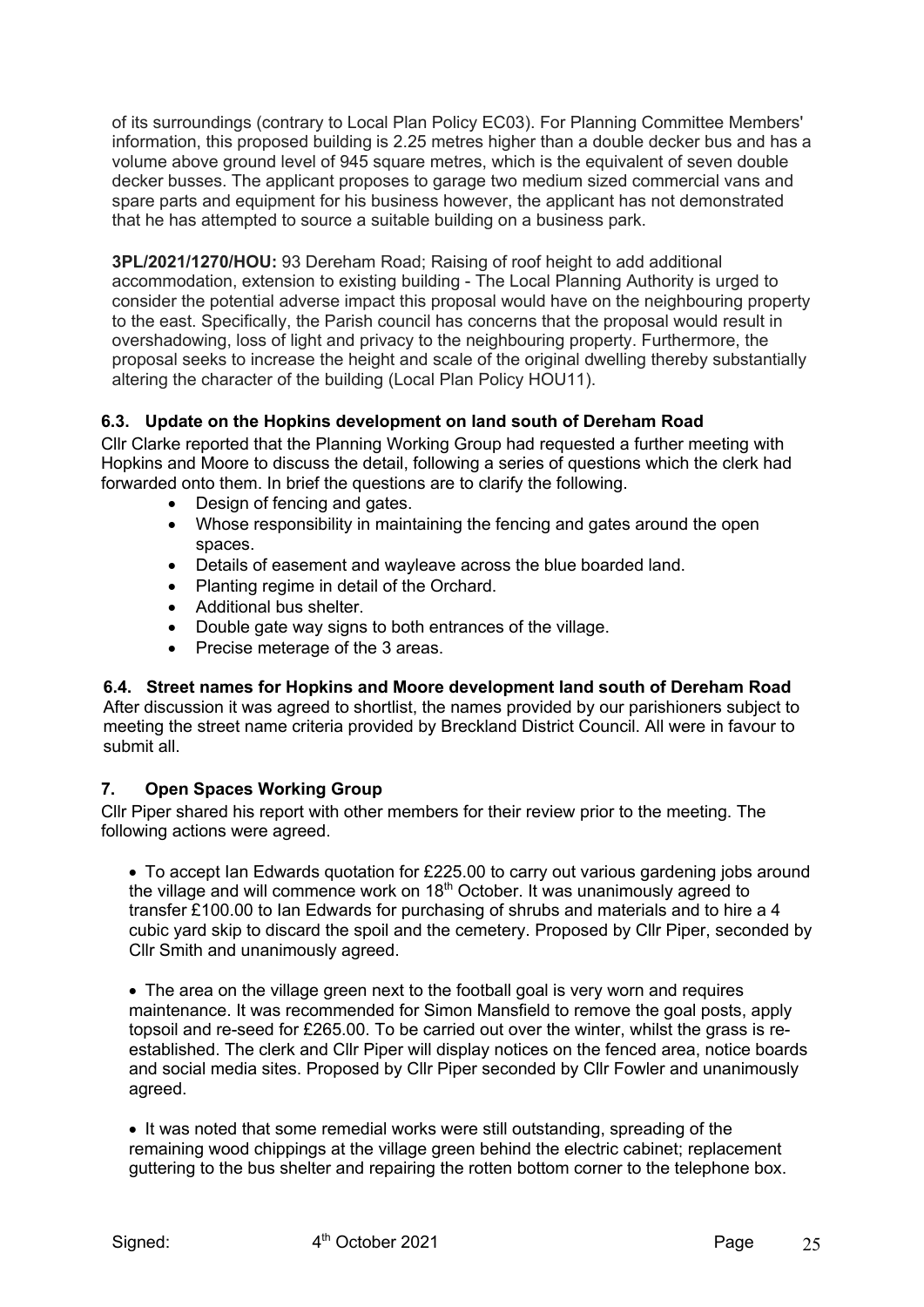• The clerk was tasked with liaising with the Handyman for the bus shelters to be swept and to email UK Power Networks to tidy up the verge next to the electric sub-station on Dereham Road just before the Methodist Church.

#### **8. Finance**

## **8.1. Summary of the Council's finances for the 2ND quarter**

The clerk provided councillors with a financial summary to  $30<sup>th</sup>$  September. No questions were raised, and all were in favour in approving the finances for the  $2<sup>nd</sup>$  quarter, proposed by Cllr Clarke, and seconded by Cllr Norton.

#### **8.2. Approval of payment list**

The payments were approved by the Council, proposed by Cllr Fowler, and seconded by Cllr Piper. The list is detailed at the end of the minutes.

## **8.3. Items for budget**

After an in-depth discussion the follow items were listed as a consideration for 2022-23 Budget.

- All Saint's churchyard wall
- Refurbishment of the Church clock (5-year plan)
- To reinstate the Cemetery fence
- To consider a full-time handyman position
- Professional Fees
- Tree maintenance

#### **8.4. Budget working group**

A budget working group was formed, and a meeting date set to work on the first draft. A working group was agreed with Cllrs Turner, Smith, Piper, and the clerk.

#### **9. Representatives**

It was unanimously agreed to appoint Cllr Piper as representative for the YMCA and school governor for Mattishall Primary school.

#### **10. New Councillors**

After a few amendments it was agreed by all to publish the parish councillor article in the Miscellanea as an additional page.

#### **The Chairman suspended the Standing Orders**

#### **Cllr Norton left the meeting**

#### **11. Remembrance**

Cllr Clarke updated members on the progress for Remembrance Sunday 14th November. The same format will be used as 2019, wreaths will be laid from various organisations, tommy signs and poppies will be displayed on the village green.

Cllr Piper will circulate the format to all once finalised.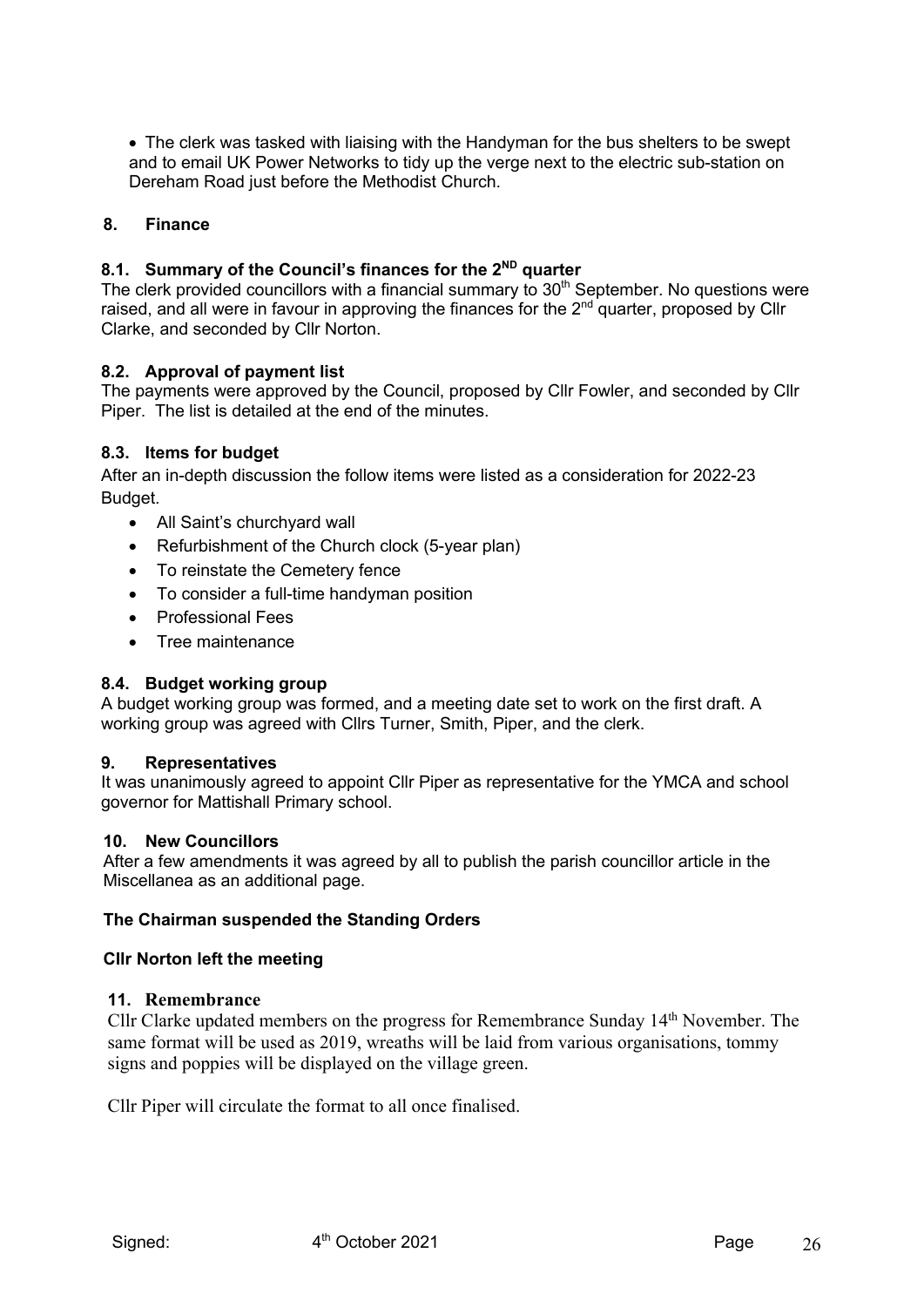## **12. Correspondence**

Councillors noted the correspondence received and reports, including a report on the SAM2 for September and flooding issues.

#### **13. Items for the next meeting**

The following items were agreed to be added to the November agenda: Internal Auditor, Clerks probation, SCP Grade following CILCA, draft budget, Christmas event and Hampers**.**

#### **14. Resolution (under the Public Admission to Meetings Act 1960) to exclude members of the public and press for the following confidential item:**

#### **14.1 Damage to the cemetery wall**

It was proposed to appoint Steve Cutter and Harrisions to carry out the repairs to the cemetery wall. Proposed by Cllr Fowler and seconded by Cllr Smith and unanimously agree.

## **14.2. Contractual Matters Item 7**

Minuted in Item 7

The Chairman closed the meeting at 22:09pm.